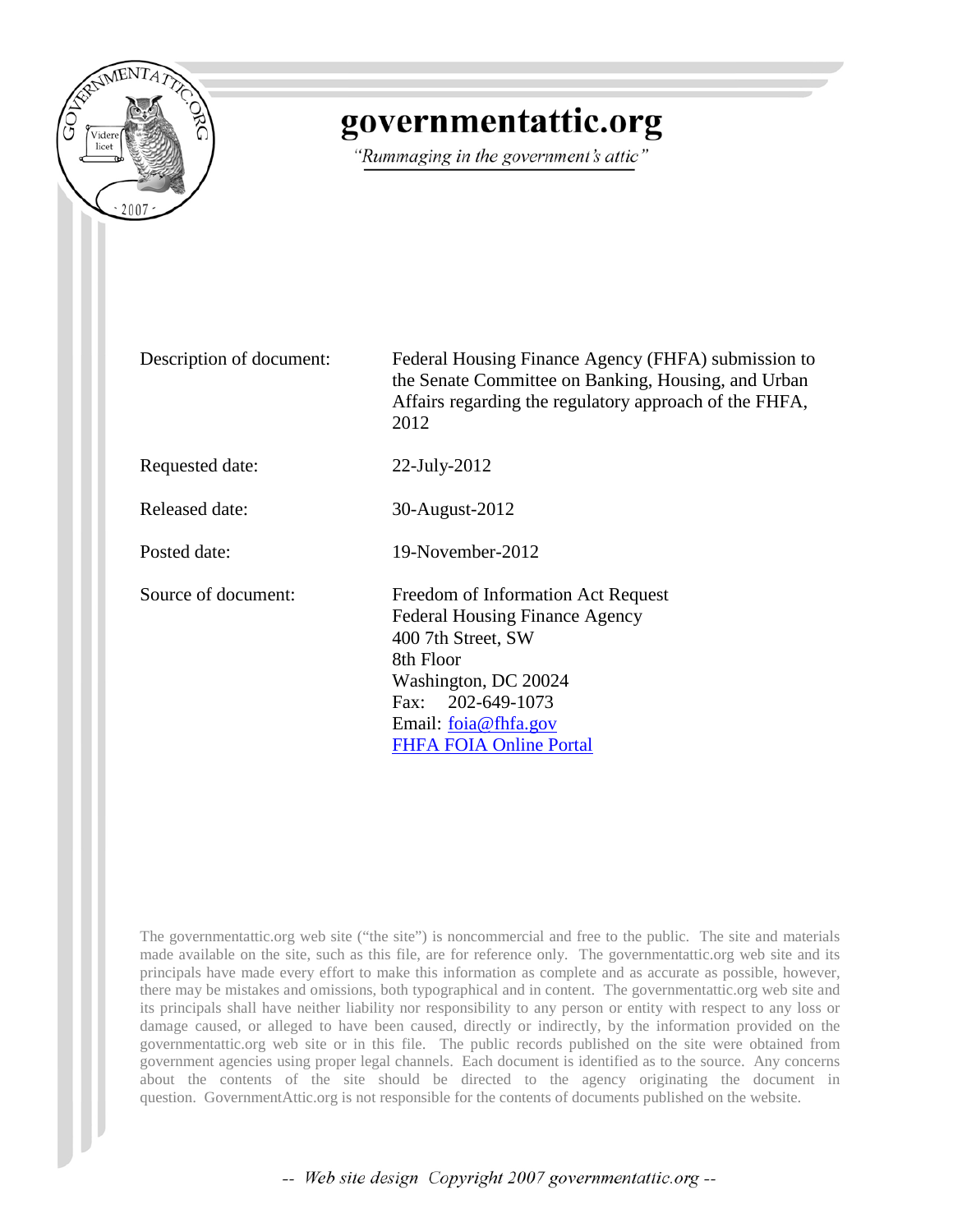

## **Federal Housing Finance Agency**

Constitution Center 400  $7<sup>th</sup>$  Street, S.W. Washington, D.C. 20024 Telephone: (202) 649-3800 Facsiinile: (202) 649-1071 www.tbfa.gov

August 30, 2012

**VIA Email:** 

Re: FHFA FOIA Request No.: 2012-FOIA-128

This letter is in response to your Freedom of Information Act (FOIA) request, dated July 22, 2012. Your request was processed in accordance with the FOIA (5 U.S.C.  $\S$  552) and FHFA's FOIA regulation (12 CFR Part 1202).

You requested the following:

''Request for FHFA response to Chairman Tim Johnson, Chairman of the Senate Committee on Banking, Housing and Urban Affairs, November 9, 2011 letter to Acting Director Edward DeMarco posing some questions on the regulation of financial institutions."

After review of agency files and records, FHFA has located one document responsive to your request. The document is being redacted (1 page released and 4 pages withheld) pursuant to exemption 5 of the Freedom of Information Act, 5 U.S.C.  $\S$  552 (b)(5), pertaining to attorney work product and/or attorney-client privileges. A copy of the accessible material, totaling 1 page, is enclosed.

This is FHFA's final decision on your request. If you wish to appeal any aspect of FHFA's decision, you must forward within 30 days:

- A copy of your initial request;
- A copy of this letter; and
- A statement of the circumstances, reasons, or arguments for seeking disclosure of the affected record(s).

The appeal must be sent either electronically through FHFA's public access link by clicking here https://publicaccesslink.fhta.gov/palMain.aspx or by mailing to the 'FOIA Appeals Officer' at the above address. The envelope and the letter of appeal must be clearly marked ''FOIA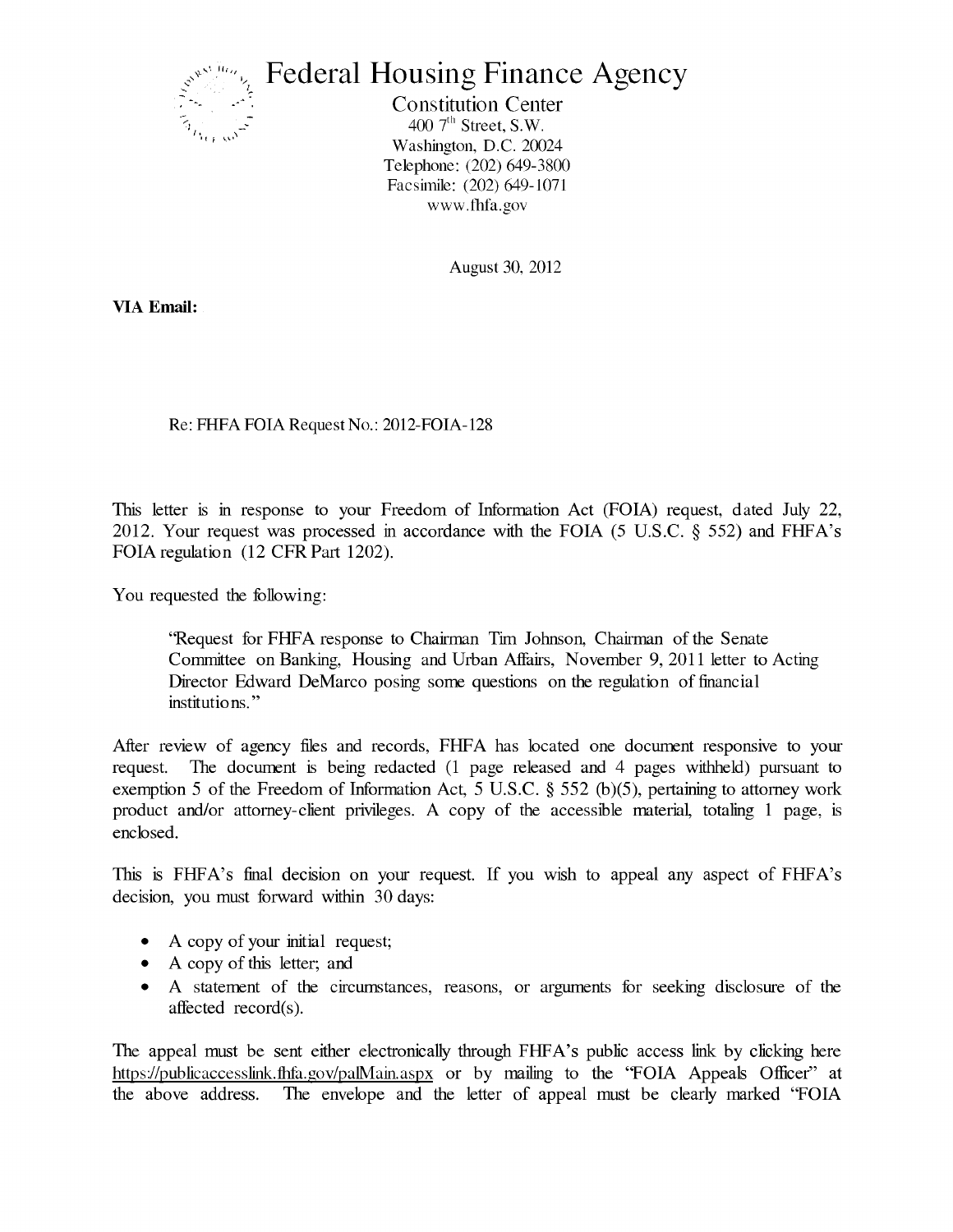Appeal" Please note that all mail sent to the FHFA via the United States Postal Service is routed through a national irradiation facility, a process that may delay delivery by approximately two weeks. For any time-sensitive correspondence, please plan accordingly.

Your FOIA request is releasable to the public under subsequent FOIA requests. In responding to these requests, FHFA does not release personal information, such as home or email addresses and home or mobile telephone numbers which are protected from disclosure under FOIA Exemption 6 (5 U.S.C. § 552(b)(6)).

If you have any questions regarding the processing of your request, please contact us at toia@fhta.gov or 202-649-3803.

> Sincerely, /s/ Stacy J. Easter FOIA/Privacy Officer